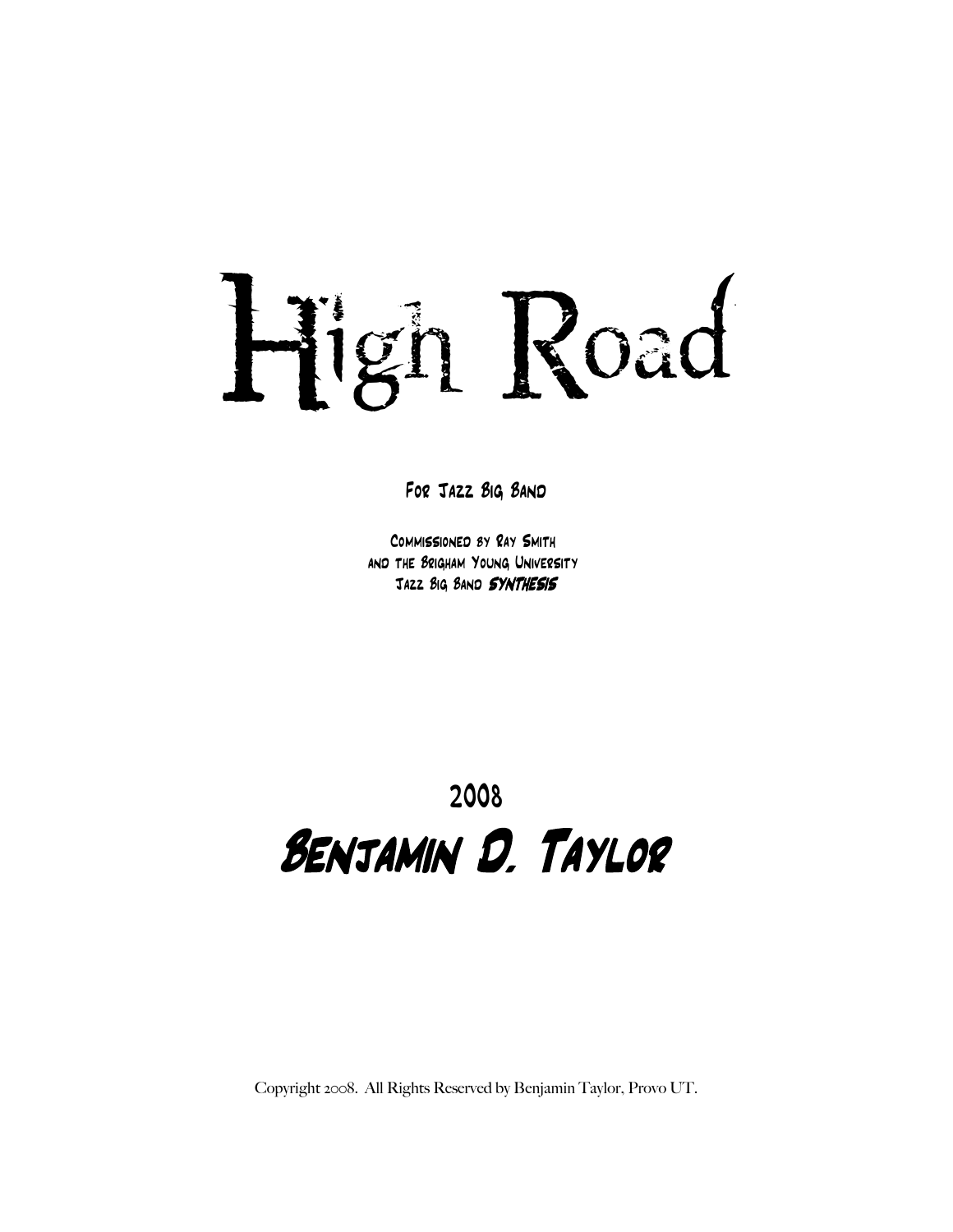Many thanks to Ray Smith and Synthesis

This commission was funded in part by generous support from Laycock Center for the Arts and the BYU Jazz Department.

#### Duration

8 minutes

#### Instrumentation\*

5 saxophones (soprano, alto, 2 tenors, bari) 4 trumpets in Bb 4 trombones  $(4<sup>th</sup>$  is bass bone) guitar piano electric bass drum set

\*Original instrumentation includes Pennywhistle in C or D,  $5^{\text{th}}$  trumpet, and  $5^{\text{th}}$  trombone This version is also available from the composer.

benjamintaylormusic.com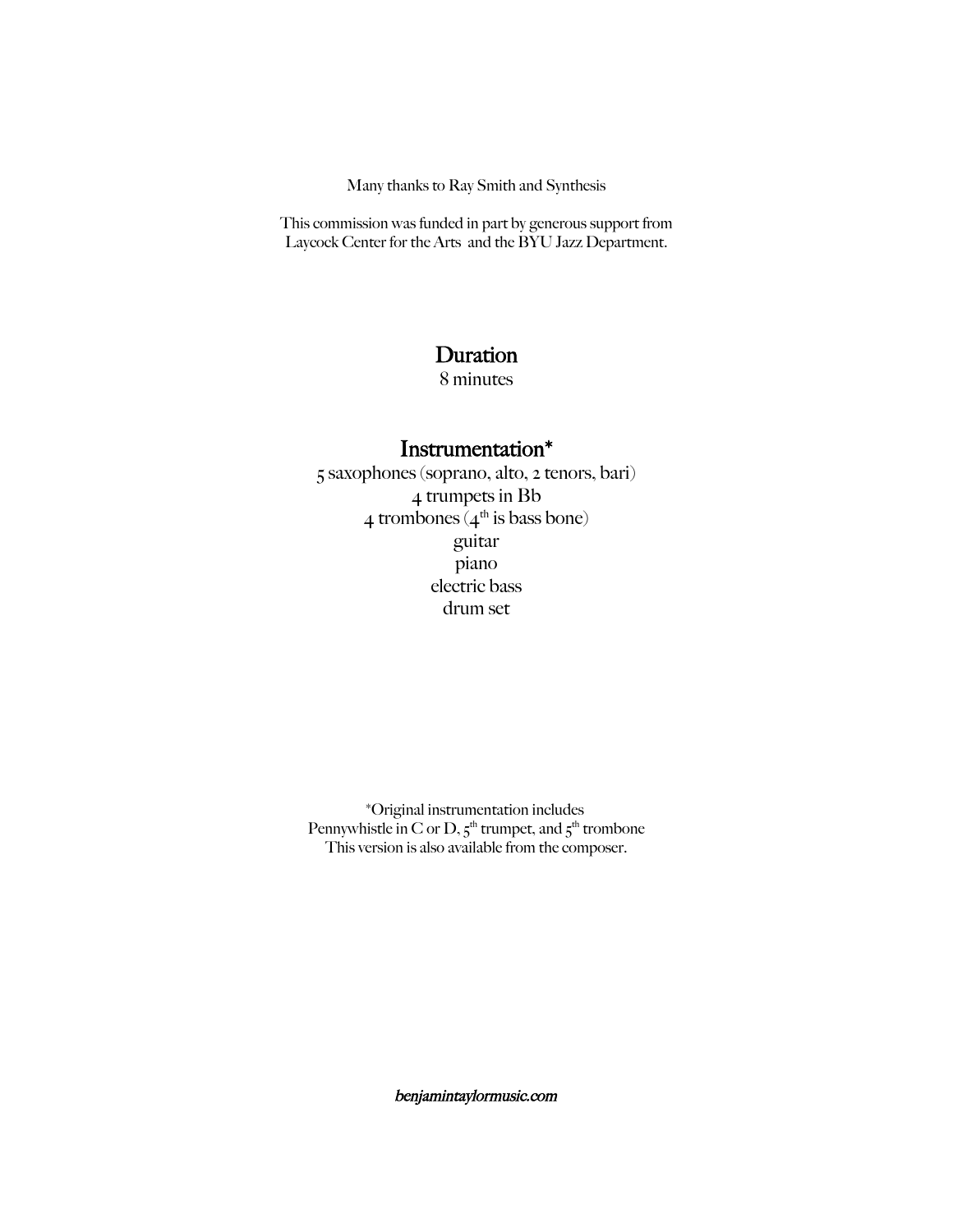Transposed Score

## High Road



©2008. All Rights Reserved by Benjamin Taylor, Provo UT. For copies please contact jazztrum17@hotmail.com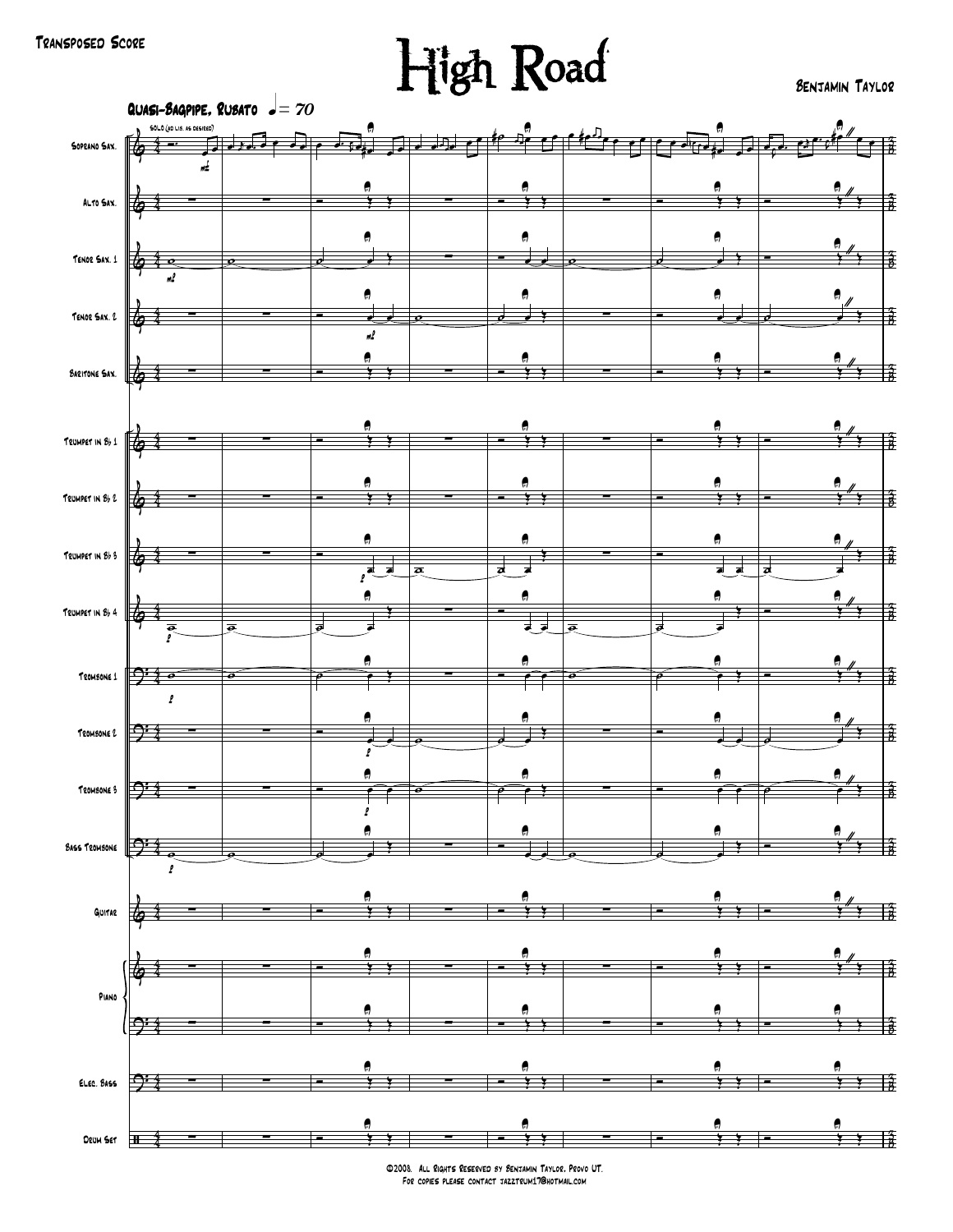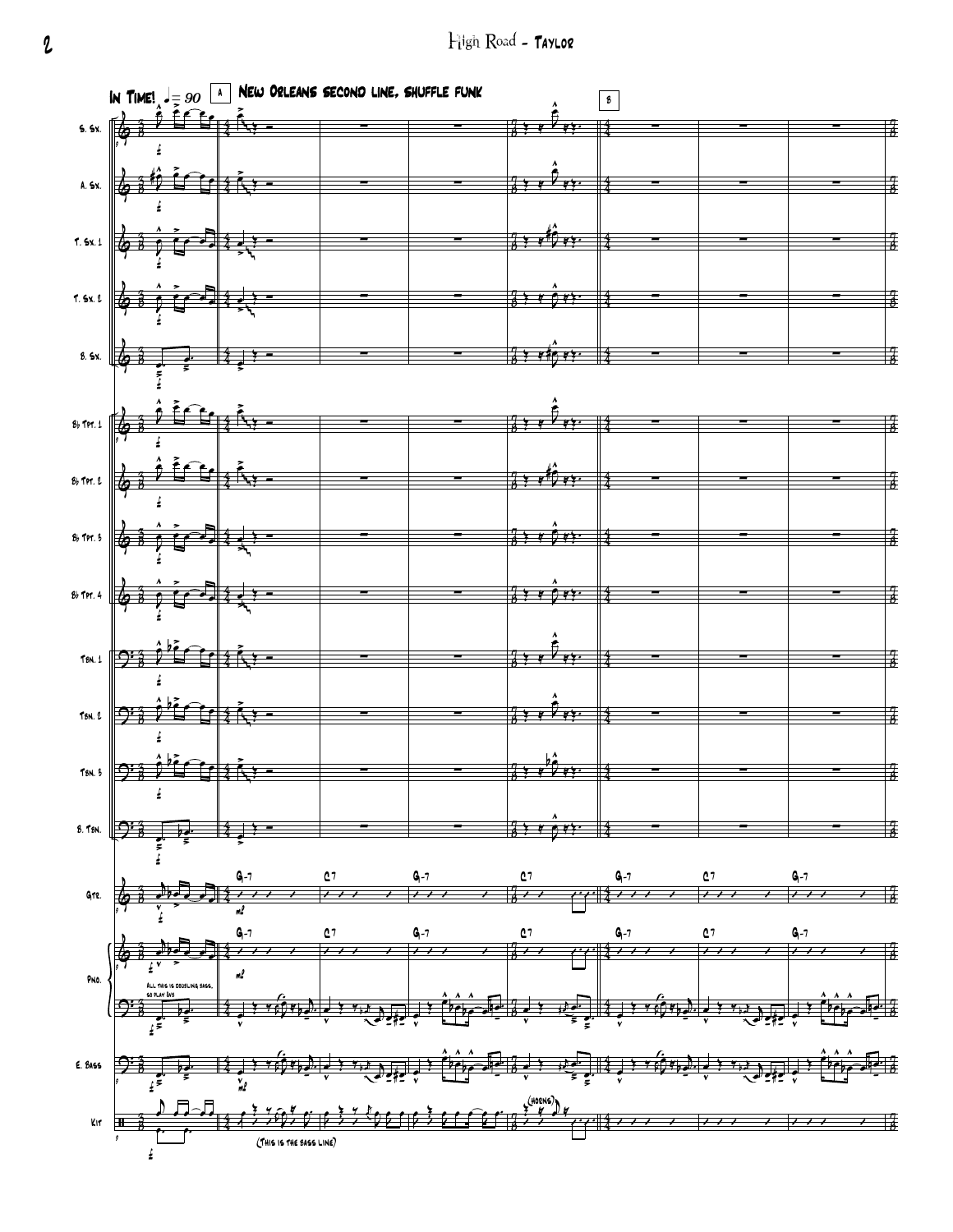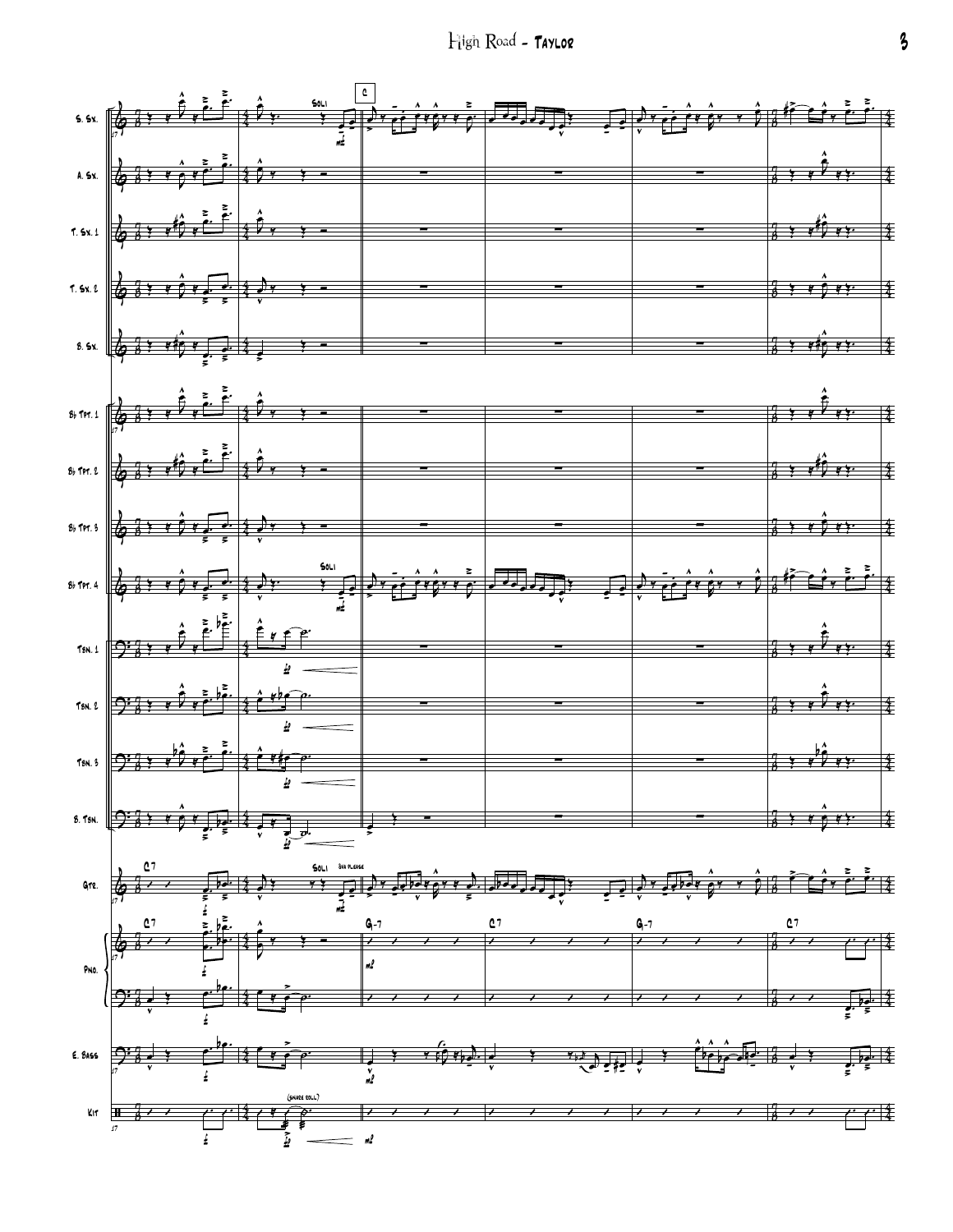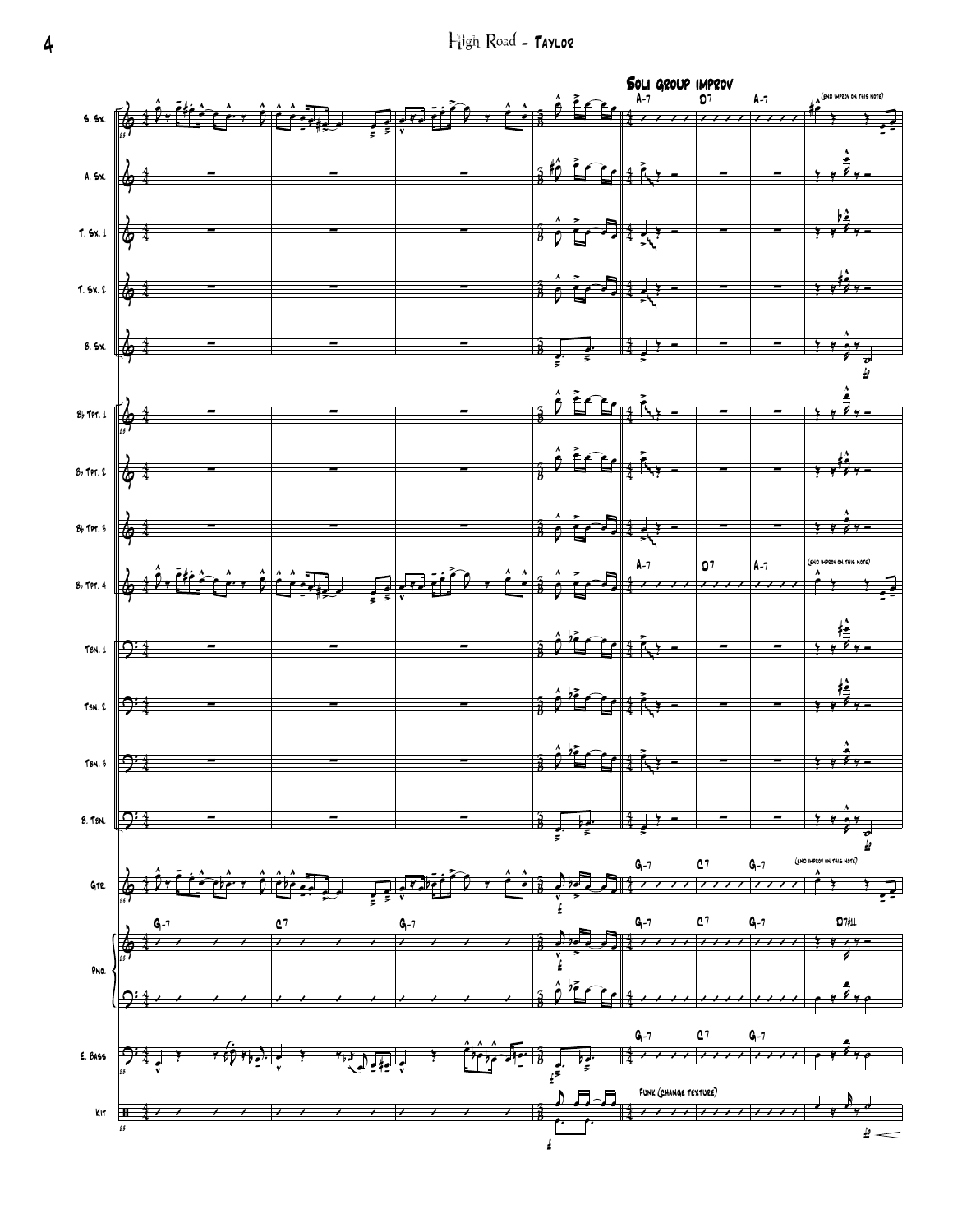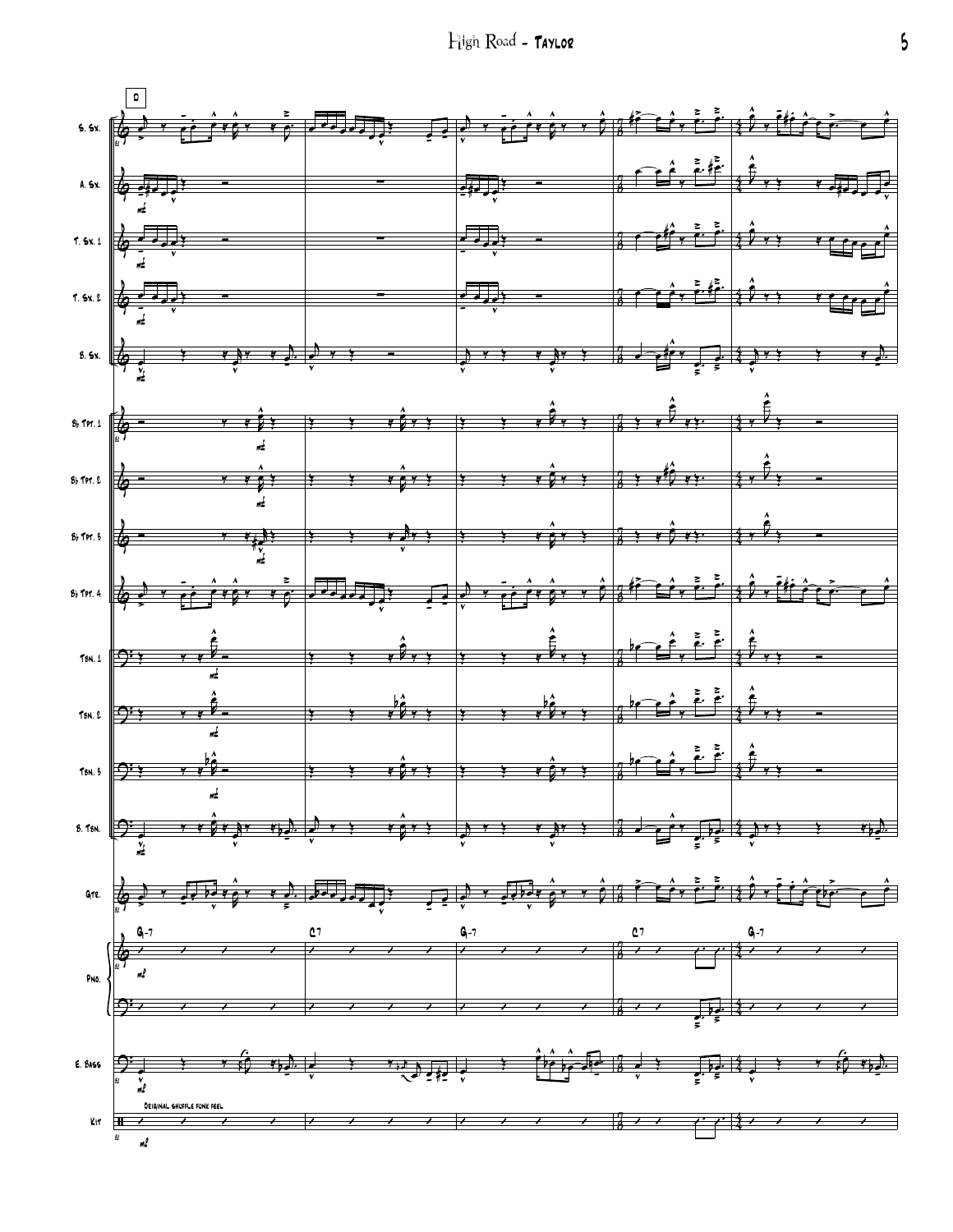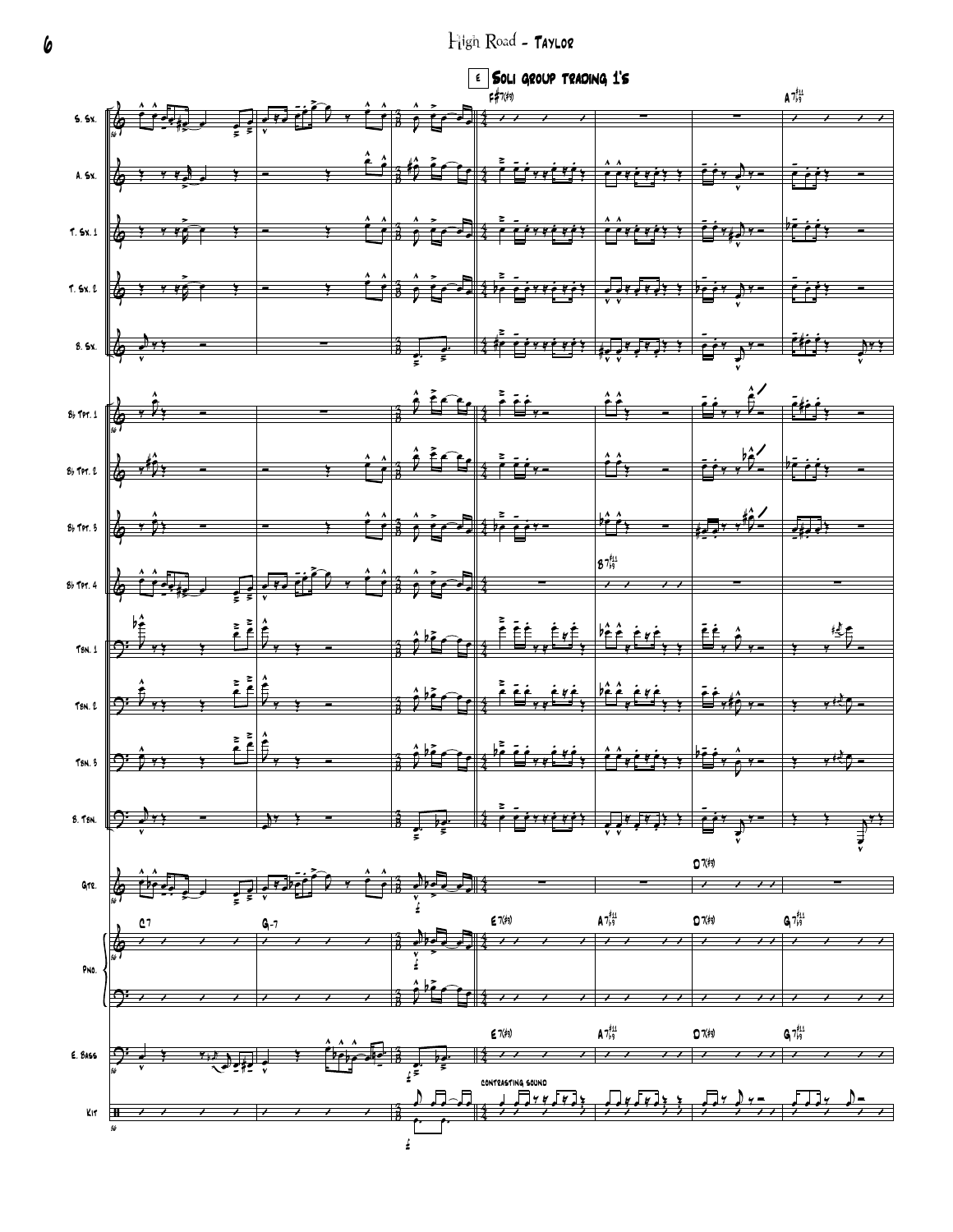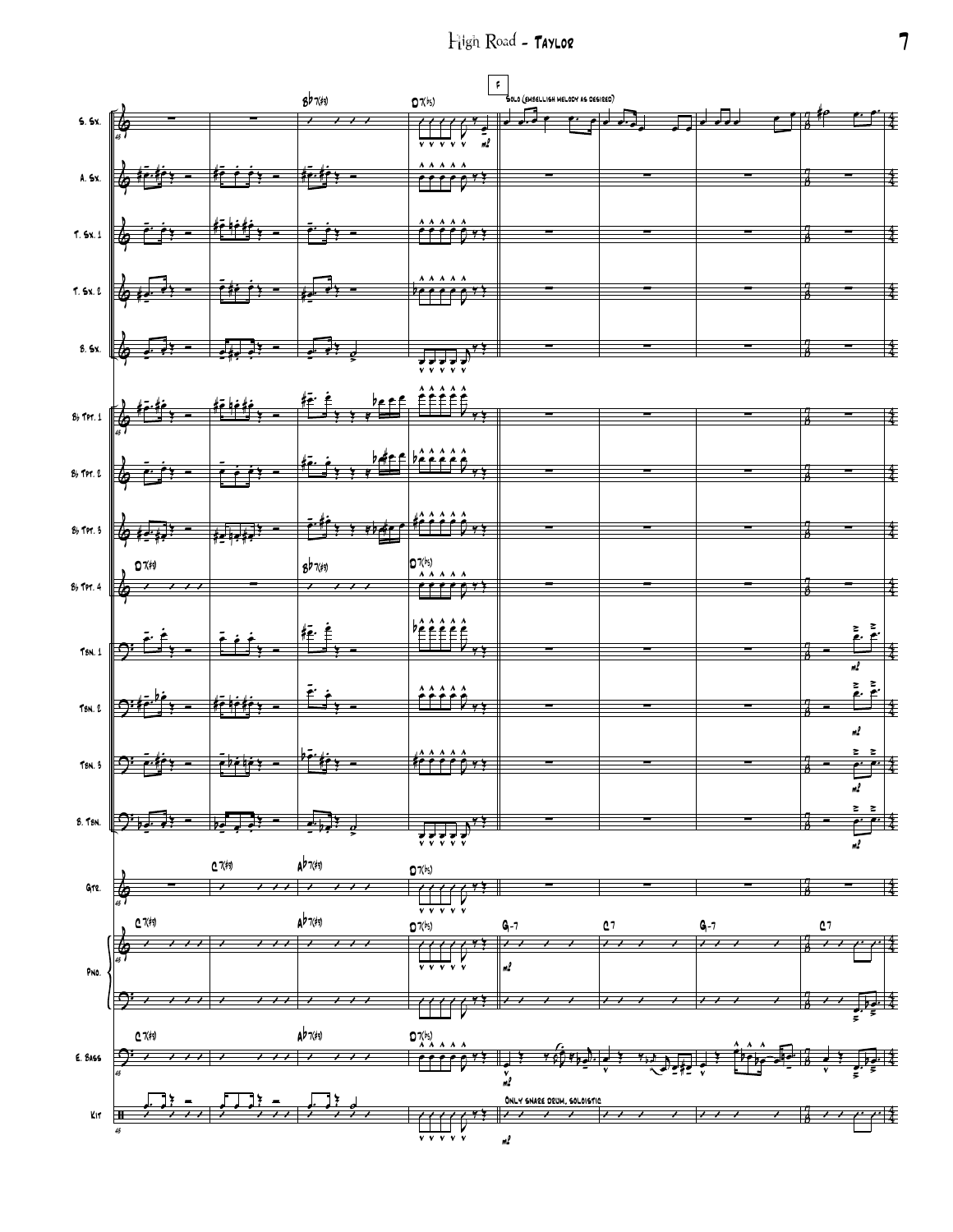High Road - TAYLOR

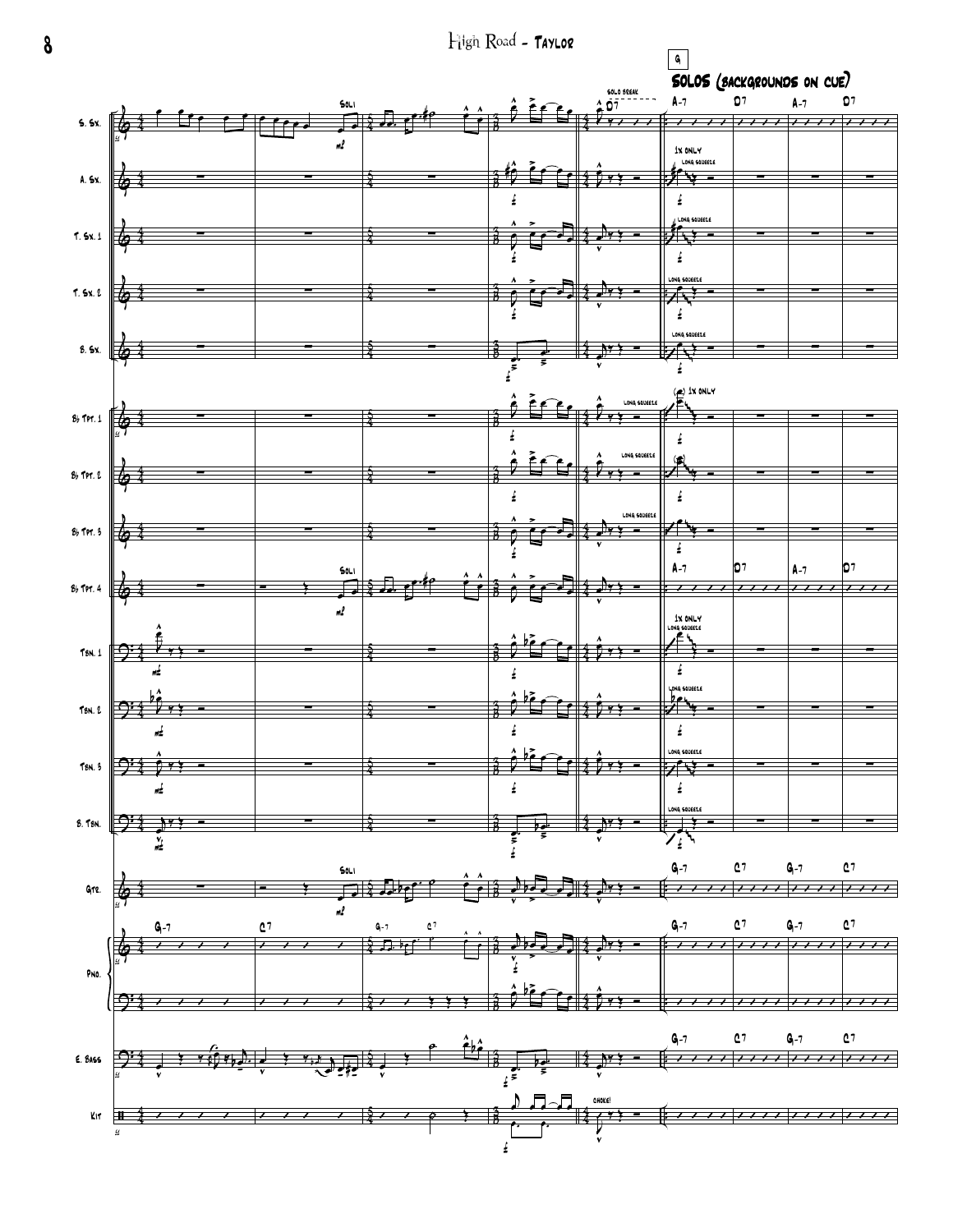

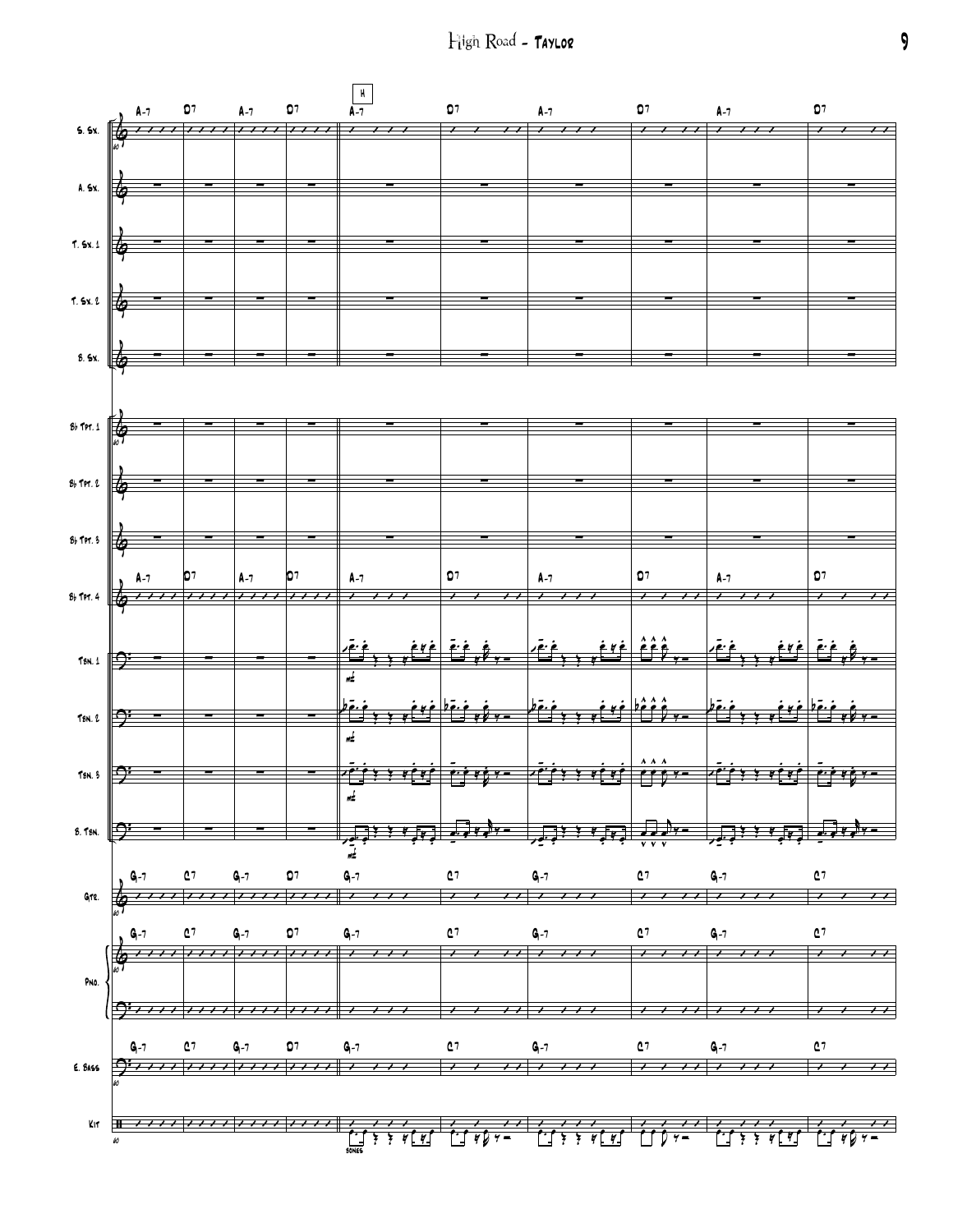High Road - TAYLOR

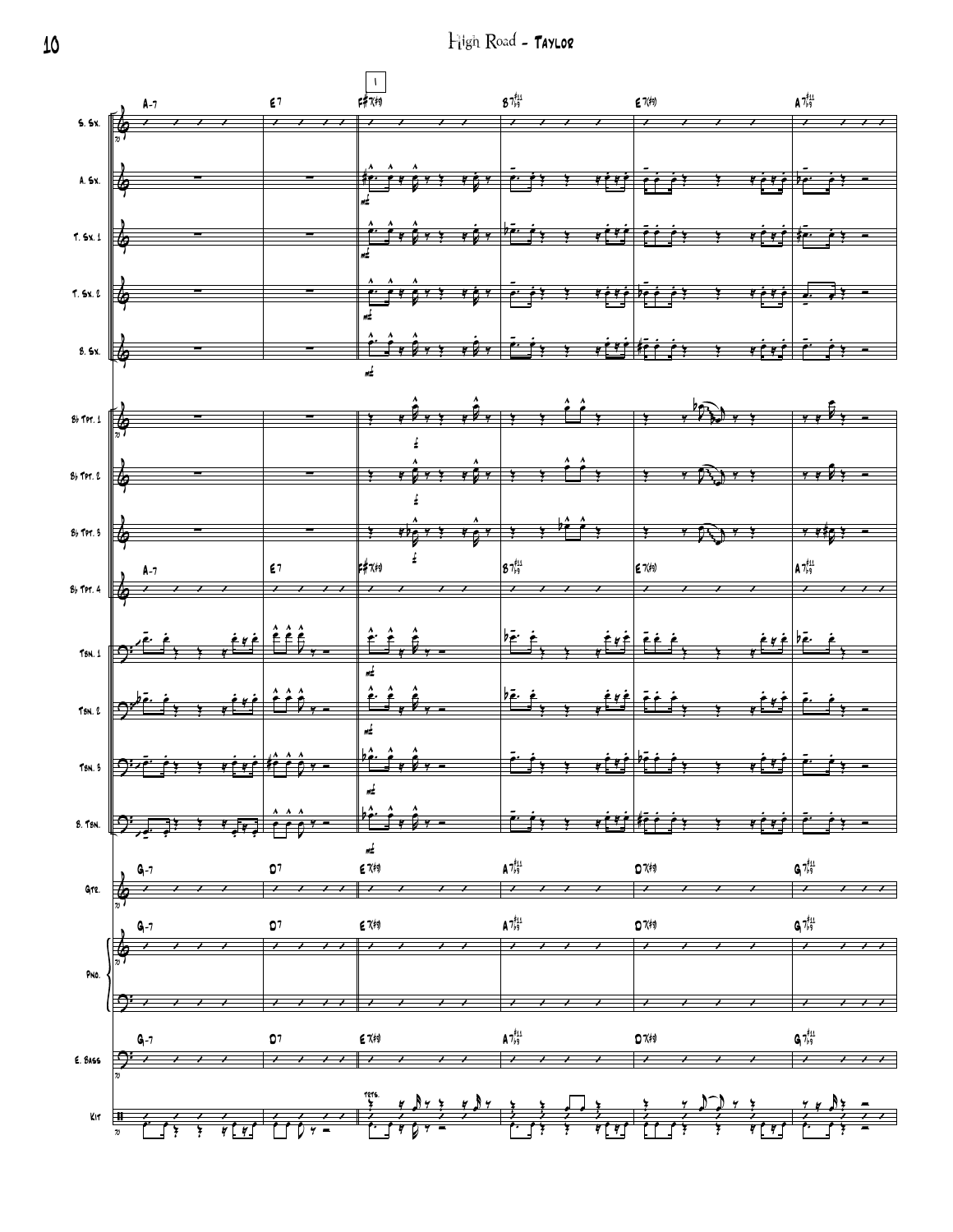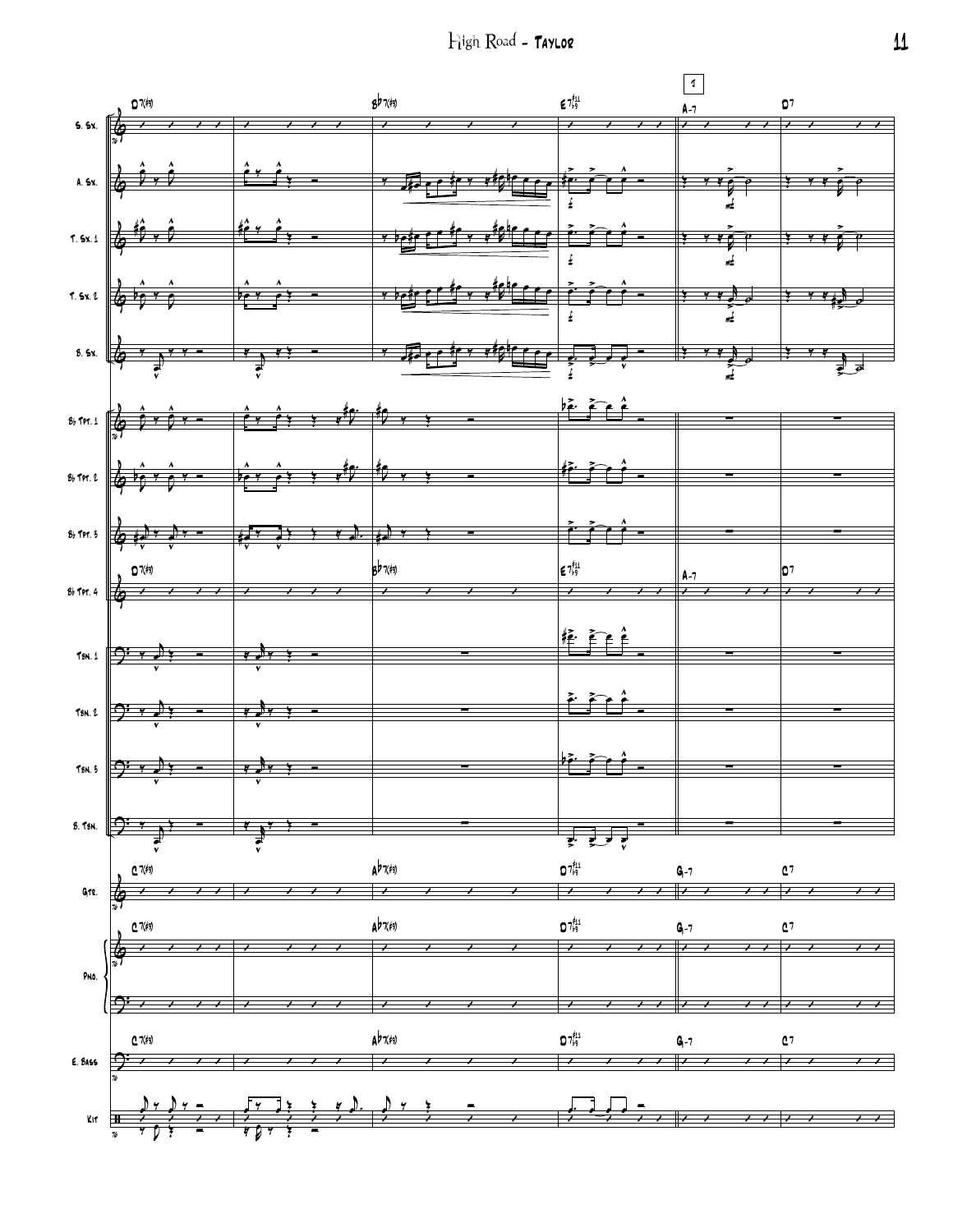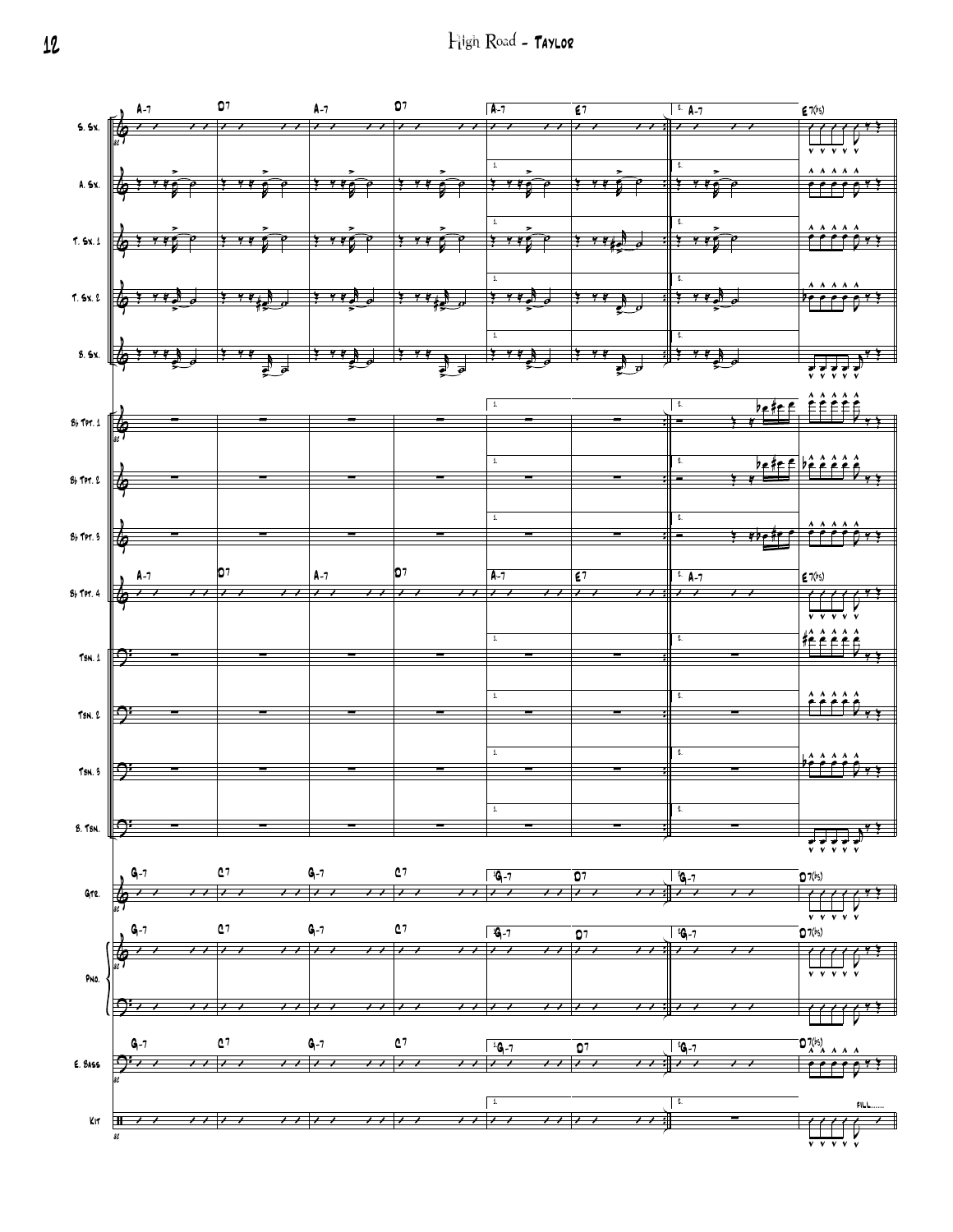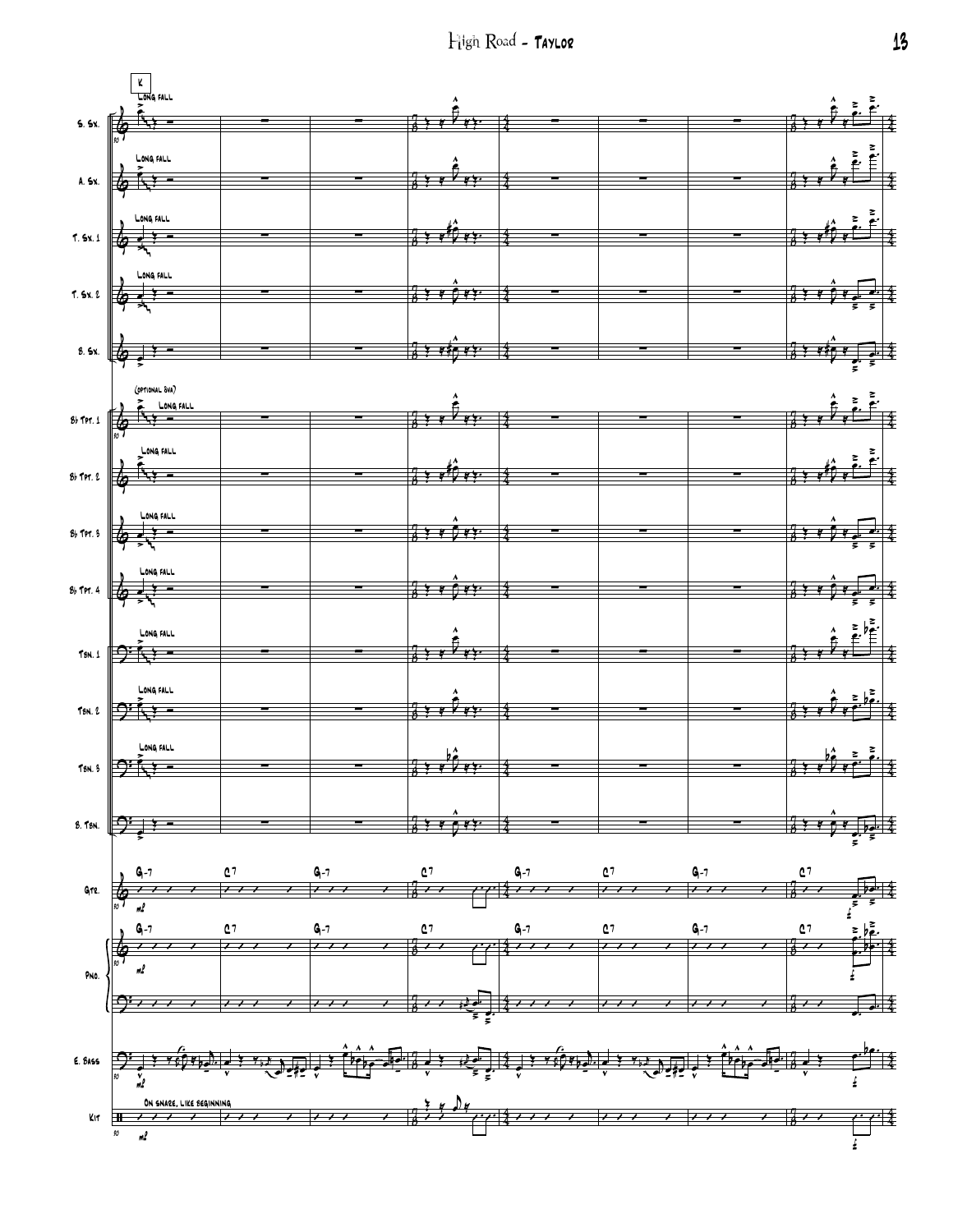![](_page_15_Figure_1.jpeg)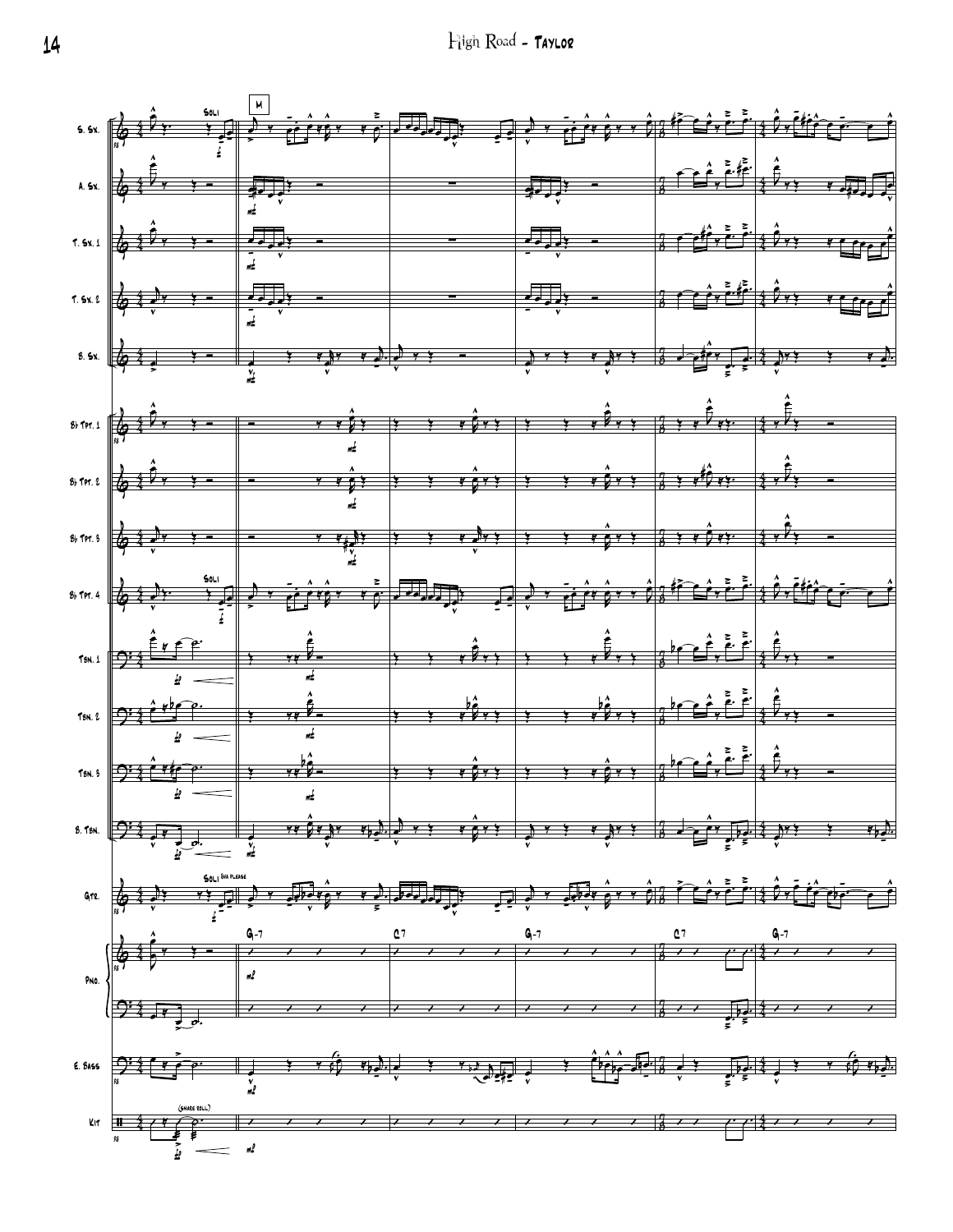![](_page_16_Figure_1.jpeg)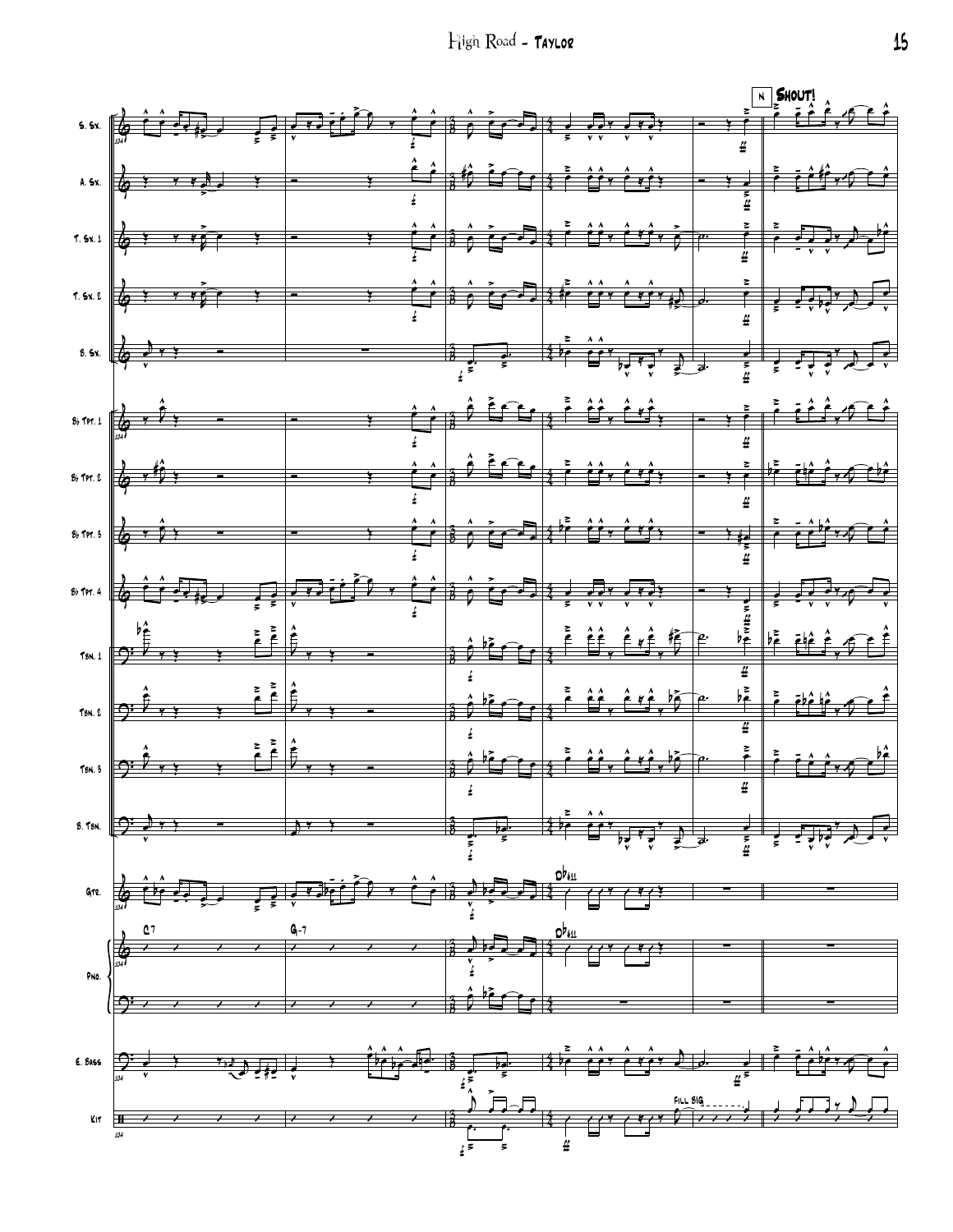![](_page_17_Figure_1.jpeg)